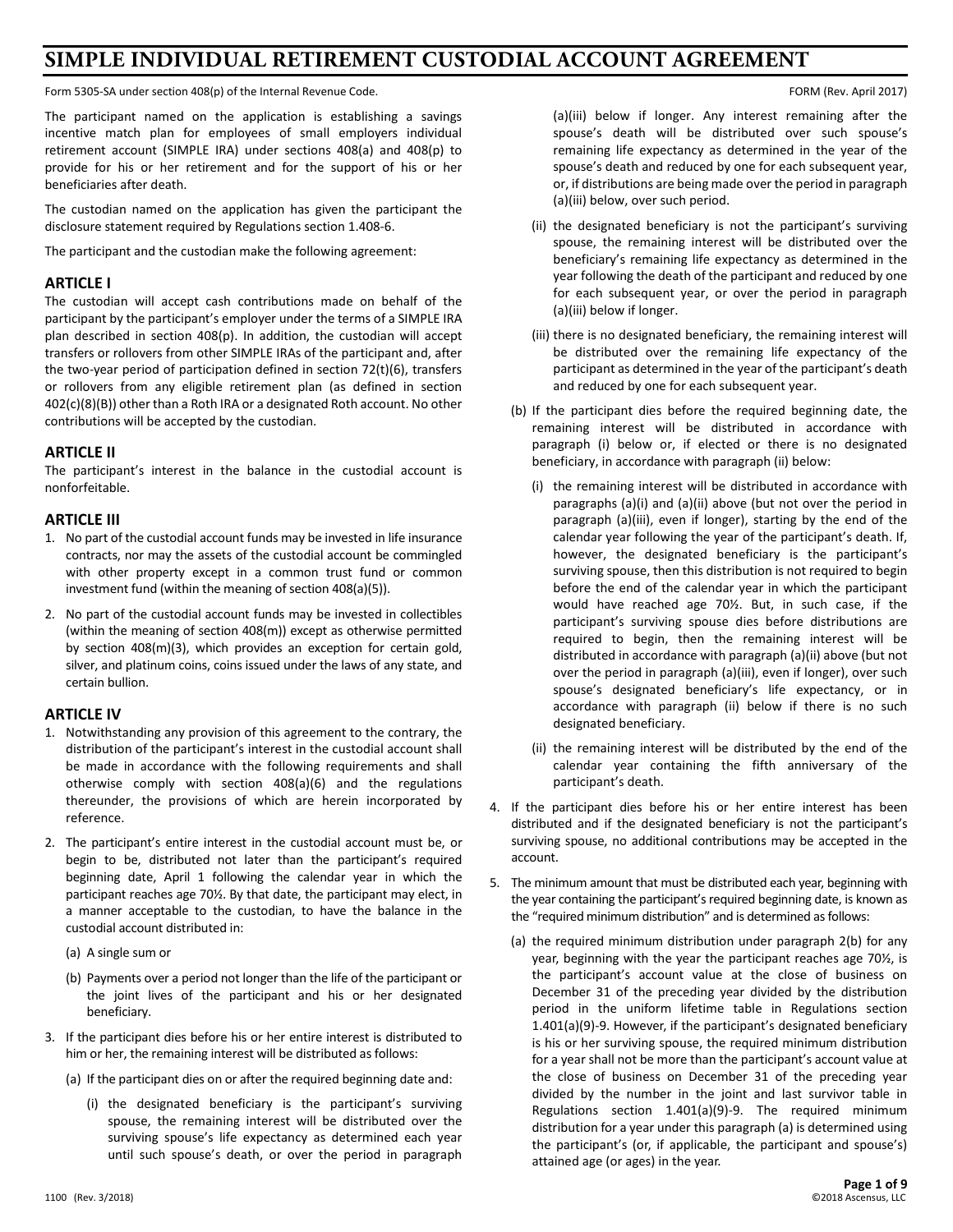- (b) the required minimum distribution under paragraphs 3(a) and 3(b)(i) for a year, beginning with the year following the year of the participant's death (or the year the participant would have reached age 70½, if applicable under paragraph 3(b)(i)) is the account value at the close of business on December 31 of the preceding year divided by the life expectancy (in the single life table in Regulations section 1.401(a)(9)-9) of the individual specified in such paragraphs 3(a) and 3(b)(i).
- (c) the required minimum distribution for the year the participant reaches age 70½ can be made as late as April 1 of the following year. The required minimum distribution for any other year must be made by the end of such year.
- 6. The owner of two or more IRAs (other than Roth IRAs) may satisfy the minimum distribution requirements described above by taking from one IRA the amount required to satisfy the requirement for another in accordance with the regulations under section 408(a)(6).

### **ARTICLE V**

- 1. The participant agrees to provide the custodian with all information necessary to prepare any reports required by sections 408(i) and 408(l)(2) and Regulations sections 1.408-5 and 1.408-6.
- 2. The custodian agrees to submit to the Internal Revenue Service (IRS) and participant the reports prescribed by the IRS.
- 3. The custodian also agrees to provide the participant's employer the summary description described in section 408(l)(2) unless this SIMPLE IRA is a transfer SIMPLE IRA.

### **ARTICLE VI**

Notwithstanding any other articles which may be added or incorporated, the provisions of Articles I through III and this sentence will be controlling. Any additional articles inconsistent with sections 408(a) and 408(p) and the related Regulations will be invalid.

### **ARTICLE VII**

This agreement will be amended as necessary to comply with the provisions of the Code and the related regulations. Other amendments may be made with the consent of the persons whose signatures appear on the application.

### **ARTICLE VIII**

- 8.01 **Definitions –** In this part of this agreement (Article VIII), the words "you" and "your" mean the participant. The words "we," "us," and "our" mean the custodian. The word "Code" means the Internal Revenue Code, and "regulations" means the Treasury regulations.
- 8.02 **Notices and Change of Address –** Any required notice regarding this SIMPLE IRA will be considered effective when we send it to the intended recipient at the last address that we have in our records. Any notice to be given to us will be considered effective when we actually receive it. You, or the intended recipient, must notify us of any change of address.
- 8.03 **Representations and Responsibilities –** You represent and warrant to us that any information you have given or will give us with respect to this agreement is complete and accurate. Further, you agree that any directions you give us or action you take will be proper under this agreement, and that we are entitled to rely upon any such information or directions. If we fail to receive directions from you regarding any transaction, if we receive ambiguous directions regarding any transaction, or if we, in good faith, believe that any transaction requested is in dispute, we reserve the right to take no action until further clarification acceptable to us is received from you or the appropriate government or judicial authority. We will not be responsible for losses of any kind that may result from your directions to us or your actions or failures to act, and you agree to reimburse us for any loss we may incur as a

result of such directions, actions, or failures to act. We will not be responsible for any penalties, taxes, judgments, or expenses you incur in connection with your SIMPLE IRA. We have no duty to determine whether your contributions or distributions comply with the Code, regulations, rulings, or this agreement.

We may permit you to appoint, through written notice acceptable to us, an authorized agent to act on your behalf with respect to this agreement (e.g., attorney-in-fact, executor, administrator, investment manager), but we have no duty to determine the validity of such appointment or any instrument appointing such authorized agent. We will not be responsible for losses of any kind that may result from directions, actions, or failures to act by your authorized agent, and you agree to reimburse us for any loss we may incur as a result of such directions, actions, or failures to act by your authorized agent.

You will have 60 days after you receive any documents, statements, or other information from us to notify us in writing of any errors or inaccuracies reflected in these documents, statements, or other information. If you do not notify us within 60 days, the documents, statements, or other information will be deemed correct and accurate, and we will have no further liability or obligation for such documents, statements, other information, or the transactions described therein.

By performing services under this agreement we are acting as your agent. You acknowledge and agree that nothing in this agreement will be construed as conferring fiduciary status upon us. We will not be required to perform any additional services unless specifically agreed to under the terms and conditions of this agreement, or as required under the Code and the regulations promulgated thereunder with respect to SIMPLE IRAs. You agree to indemnify and hold us harmless for any and all claims, actions, proceedings, damages, judgments, liabilities, costs, and expenses, including attorney's fees arising from or in connection with this agreement.

To the extent written instructions or notices are required under this agreement, we may accept or provide such information in any other form permitted by the Code or applicable regulations including, but not limited to, electronic communication.

- 8.04 **Disclosure of Account Information –** We may use agents and/or subcontractors to assist in administering your SIMPLE IRA. We may release nonpublic personal information regarding your SIMPLE IRA to such providers as necessary to provide the products and services made available under this agreement, and to evaluate our business operations and analyze potential product, service, or process improvements.
- 8.05 **Service Fees –** We have the right to charge an annual service fee or other designated fees (e.g., a transfer, rollover, or termination fee) for maintaining your SIMPLE IRA. In addition, we have the right to be reimbursed for all reasonable expenses, including legal expenses, we incur in connection with the administration of your SIMPLE IRA. We may charge you separately for any fees or expenses, or we may deduct the amount of the fees or expenses from the assets in your SIMPLE IRA at our discretion. We reserve the right to charge any additional fee after giving you 30 days' notice. Fees such as subtransfer agent fees or commissions may be paid to us by third parties for assistance in performing certain transactions with respect to this SIMPLE IRA.

Any brokerage commissions attributable to the assets in your SIMPLE IRA will be charged to your SIMPLE IRA. You cannot reimburse your SIMPLE IRA for those commissions.

8.06 **Investment of Amounts in the SIMPLE IRA –** You have exclusive responsibility for and control over the investment of the assets of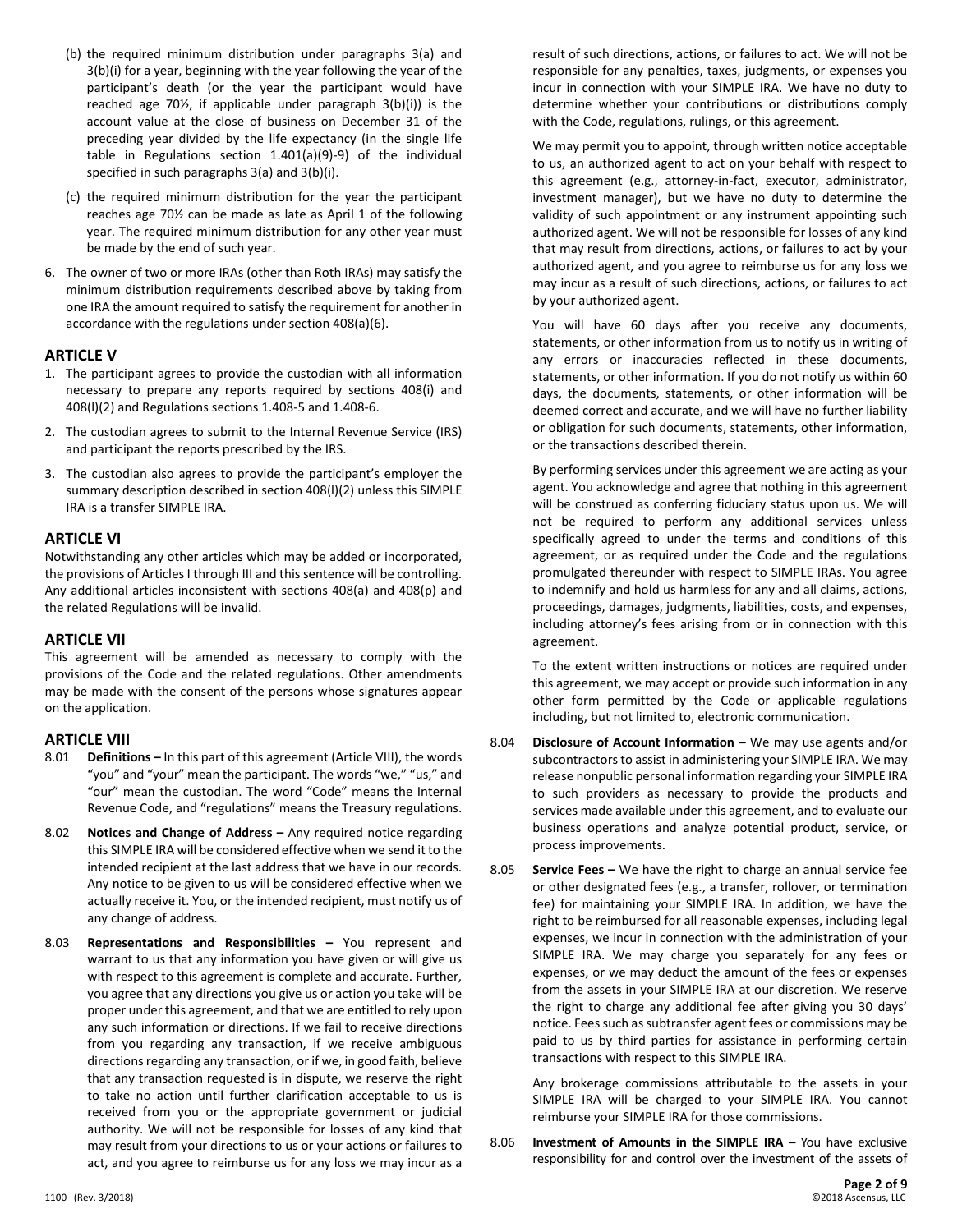your SIMPLE IRA. All transactions will be subject to any and all restrictions or limitations, direct or indirect, that are imposed by our charter, articles of incorporation, or bylaws; any and all applicable federal and state laws and regulations; the rules, regulations, customs, and usages of any exchange, market, or clearing house where the transaction is executed; our policies and practices; and this agreement. After your death, your beneficiaries will have the right to direct the investment of your SIMPLE IRA assets, subject to the same conditions that applied to you during your lifetime under this agreement (including, without limitation, Section 8.03 of this article). We will have no discretion to direct any investment in your SIMPLE IRA. We assume no responsibility for rendering investment advice with respect to your SIMPLE IRA, nor will we offer any opinion or judgment to you on matters concerning the value or suitability of any investment or proposed investment for your SIMPLE IRA. In the absence of instructions from you, or if your instructions are not in a form acceptable to us, we will have the right to hold any uninvested amounts in cash, and we will have no responsibility to invest uninvested cash unless and until directed by you. We will not exercise the voting rights and other shareholder rights with respect to investments in your SIMPLE IRA unless you provide timely written directions acceptable to us.

You will select the investment for your SIMPLE IRA assets from those investments that we are authorized by our charter, articles of incorporation, or bylaws to offer and do in fact offer for SIMPLE IRAs (e.g., term share accounts, passbook accounts, certificates of deposit, money market accounts). We may in our sole discretion make available to you additional investment offerings, which will be limited to publicly traded securities, mutual funds, money market instruments, and other investments that are obtainable by us and that we are capable of holding in the ordinary course of our business.

8.07 **Beneficiaries –** If you die before you receive all of the amounts in your SIMPLE IRA, payments from your SIMPLE IRA will be made to your beneficiaries. We have no obligation to pay to your beneficiaries until such time we are notified of your death by receiving a valid death certificate.

> You may designate one or more persons or entities as beneficiary of your SIMPLE IRA. This designation can only be made on a form provided by or acceptable to us, and it will only be effective when it is filed with us during your lifetime. Each beneficiary designation you file with us will cancel all previous designations. The consent of your beneficiaries will not be required for you to revoke a beneficiary designation. If you have designated both primary and contingent beneficiaries and no primary beneficiary survives you, the contingent beneficiaries will acquire the designated share of your SIMPLE IRA. If you do not designate a beneficiary or if all of your primary and contingent beneficiaries predecease you, your estate will be the beneficiary.

> A spouse beneficiary will have all rights as granted under the Code or applicable regulations to treat your SIMPLE IRA as his or her own.

> We may allow, if permitted by state law, an original SIMPLE IRA beneficiary (the beneficiary who is entitled to receive distributions from an inherited SIMPLE IRA at the time of your death) to name successor beneficiaries for the inherited SIMPLE IRA. This designation can only be made on a form provided by or acceptable to us, and it will only be effective when it is filed with us during the original SIMPLE IRA beneficiary's lifetime. Each beneficiary designation form that the original SIMPLE IRA beneficiary files with us will cancel all previous designations. The consent of a successor beneficiary will not be required for the original SIMPLE IRA beneficiary to revoke a successor beneficiary designation. If the original SIMPLE IRA beneficiary does not designate a successor beneficiary, his or her estate will be the successor beneficiary. In

no event will the successor beneficiary be able to extend the distribution period beyond that required for the original SIMPLE IRA beneficiary.

If we so choose, for any reason (e.g., due to limitations of our charter or bylaws), we may require that a beneficiary of a deceased SIMPLE IRA owner take total distribution of all SIMPLE IRA assets by December 31 of the year following the year of death.

8.08 **Required Minimum Distributions –** Your required minimum distribution is calculated using the uniform lifetime table in Regulations section 1.401(a)(9)-9. However, if your spouse is your sole designated beneficiary and is more than 10 years younger than you, your required minimum distribution is calculated each year using the joint and last survivor table in Regulations section 1.401(a)(9)-9.

> If you fail to request your required minimum distribution by your required beginning date we can, at our complete and sole discretion, do any one of the following.

- Make no distribution until you give us a proper withdrawal request
- Distribute your entire SIMPLE IRA to you in a single sum payment
- Determine your required minimum distribution from your SIMPLE IRA each year based on your life expectancy, calculated using the uniform lifetime table in Regulations section 1.401(a)(9)-9, and pay those distributions to you until you direct otherwise

We will not be liable for any penalties or taxes related to your failure to take a required minimum distribution.

8.09 **Termination of Agreement, Resignation, or Removal of Custodian –** Either party may terminate this agreement at any time by giving written notice to the other. We can resign as custodian at any time effective 30 days after we send written notice of our resignation to you. Upon receipt of that notice, you must make arrangements to transfer your SIMPLE IRA to another financial organization. If you do not complete a transfer of your SIMPLE IRA within 30 days from the date we send the notice to you, we have the right to transfer your SIMPLE IRA assets to a successor SIMPLE IRA trustee or custodian that we choose in our sole discretion, or we may pay your SIMPLE IRA to you in a single sum. We will not be liable for any actions or failures to act on the part of any successor trustee or custodian, nor for any tax consequences you may incur that result from the transfer or distribution of your assets pursuant to this section.

> If this agreement is terminated, we may charge to your SIMPLE IRA a reasonable amount of money that we believe is necessary to cover any associated costs, including but not limited to one or more of the following.

- Any fees, expenses, or taxes chargeable against your SIMPLE IRA
- Any penalties or surrender charges associated with the early withdrawal of any savings instrument or other investment in your SIMPLE IRA

If we are a nonbank custodian required to comply with Regulations section 1.408-2(e) and we fail to do so or we are not keeping the records, making the returns, or sending the statements as are required by forms or regulations, the IRS may require us to substitute another trustee or custodian.

We may establish a policy requiring distribution of the entire balance of your SIMPLE IRA to you in cash or property if the balance of your SIMPLE IRA drops below the minimum balance required under the applicable investment or policy established.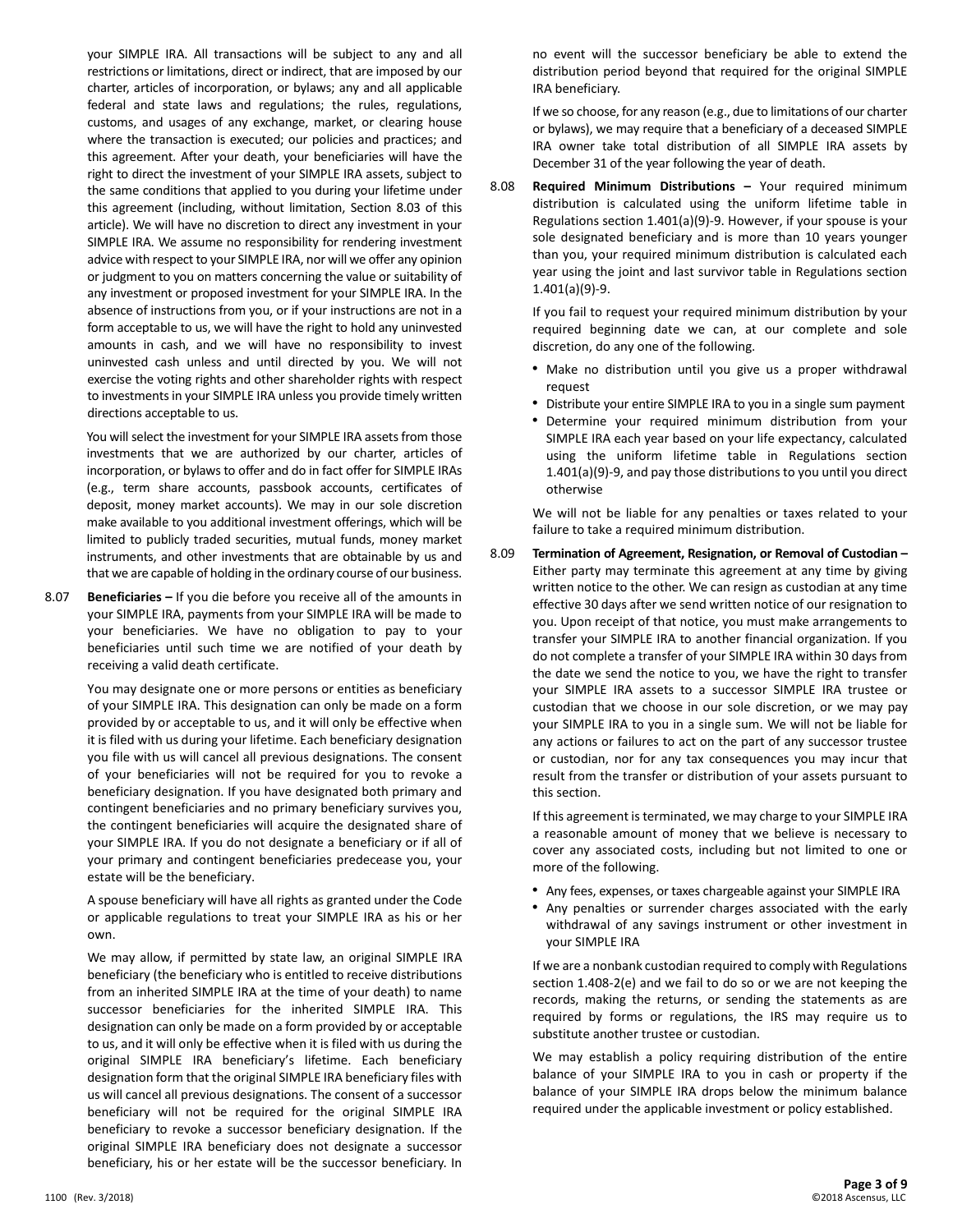- 8.10 **Successor Custodian –** If our organization changes its name, reorganizes, merges with another organization (or comes under the control of any federal or state agency), or if our entire organization (or any portion that includes your SIMPLE IRA) is bought by another organization, that organization (or agency) will automatically become the trustee or custodian of your SIMPLE IRA, but only if it is the type of organization authorized to serve as a SIMPLE IRA trustee or custodian.
- 8.11 **Amendments –** We have the right to amend this agreement at any time. Any amendment we make to comply with the Code and related regulations does not require your consent. You will be deemed to have consented to any other amendment unless, within 30 days from the date we send the amendment, you notify us in writing that you do not consent.
- 8.12 **Withdrawals or Transfers –** All requests for withdrawal or transfer will be in writing on a form provided by or acceptable to us. The method of distribution must be specified in writing or in any other method acceptable to us. The tax identification number of the recipient must be provided to us before we are obligated to make a distribution. Withdrawals will be subject to all applicable tax and other laws and regulations, including but not limited to possible early distribution penalty taxes, surrender charges, and withholding requirements.
- 8.13 **Transfers From Other Plans –** We can receive amounts transferred or rolled over to this SIMPLE IRA from the trustee or custodian of another SIMPLE IRA. We reserve the right not to accept any transfer or rollover.
- 8.14 **Liquidation of Assets –** We have the right to liquidate assets in your SIMPLE IRA if necessary to make distributions or to pay fees, expenses, taxes, penalties, or surrender charges properly chargeable against your SIMPLE IRA. If you fail to direct us as to which assets to liquidate, we will decide, in our complete and sole discretion, and you agree to not hold us liable for any adverse consequences that result from our decision.
- 8.15 **Restrictions on the Fund –** Neither you nor any beneficiary may sell, transfer, or pledge any interest in your SIMPLE IRA in any manner whatsoever, except as provided by law or this agreement.

The assets in your SIMPLE IRA will not be responsible for the debts, contracts, or torts of any person entitled to distributions under this agreement.

8.16 **What Law Applies –** This agreement is subject to all applicable federal and state laws and regulations. If it is necessary to apply any state law to interpret and administer this agreement, the law of our domicile will govern.

> If any part of this agreement is held to be illegal or invalid, the remaining parts will not be affected. Neither your nor our failure to enforce at any time or for any period of time any of the provisions of this agreement will be construed as a waiver of such provisions, or your right or our right thereafter to enforce each and every such provision.

- 8.17 **Summary Description Requirements –** Notwithstanding Article V above, we will be deemed to have satisfied our summary description reporting requirements under Internal Revenue Code (IRC) Section 408(l)(2) if either
	- a. we provide a summary description directly to you, or
	- b. we provide our name, address and withdrawal procedures to you, and your employer provides you with all other required information.

### **GENERAL INSTRUCTIONS**

*Section references are to the Internal Revenue Code unless otherwise noted.*

### **PURPOSE OF FORM**

Form 5305-SA is a model custodial account agreement that meets the requirements of sections 408(a) and 408(p). However, only Articles I through VII have been reviewed by the IRS. A SIMPLE individual retirement account (SIMPLE IRA) is established after the form is fully executed by both the individual (participant) and the custodian. This account must be created in the United States for the exclusive benefit of the participant and his or her beneficiaries.

**Do not** file Form 5305-SA with the IRS. Instead, keep it with your records.

For more information on SIMPLE IRAs, including the required disclosures the custodian must give the participant, see Pub. 590-A, *Contributions to Individual Retirement Arrangements (IRAs)*; Pub. 590-B, *Distributions from Traditional Individual Retirement Arrangements (IRAs)*; and Pub. 560, *Retirement Plans for Small Business (SEP, SIMPLE, and Qualified Plans)*.

### **DEFINITIONS**

**Participant –** The participant is the person who establishes the custodial account.

**Custodian –** The custodian must be a bank or savings and loan association, as defined in section 408(n), or any person who has the approval of the IRS to act as custodian.

#### **TRANSFER SIMPLE IRA**

This SIMPLE IRA is a "transfer SIMPLE IRA" if it is not the original recipient of contributions under any SIMPLE IRA plan. The summary description requirements of section 408(l)(2) do not apply to transfer SIMPLE IRAs.

### **SPECIFIC INSTRUCTIONS**

**Article IV –** Distributions made under this article may be made in a single sum, periodic payment, or a combination of both. The distribution option should be reviewed in the year the participant reaches age 70½ to ensure that the requirements of section 408(a)(6) have been met.

**Article VIII –** Article VIII and any that follow it may incorporate additional provisions that are agreed to by the participant and custodian to complete the agreement. They may include, for example, definitions, investment powers, voting rights, exculpatory provisions, amendment and termination, removal of the custodian, custodian's fees, state law requirements, beginning date of distributions, accepting only cash, treatment of excess contributions, prohibited transactions with the participant, etc. Attach additional pages if necessary.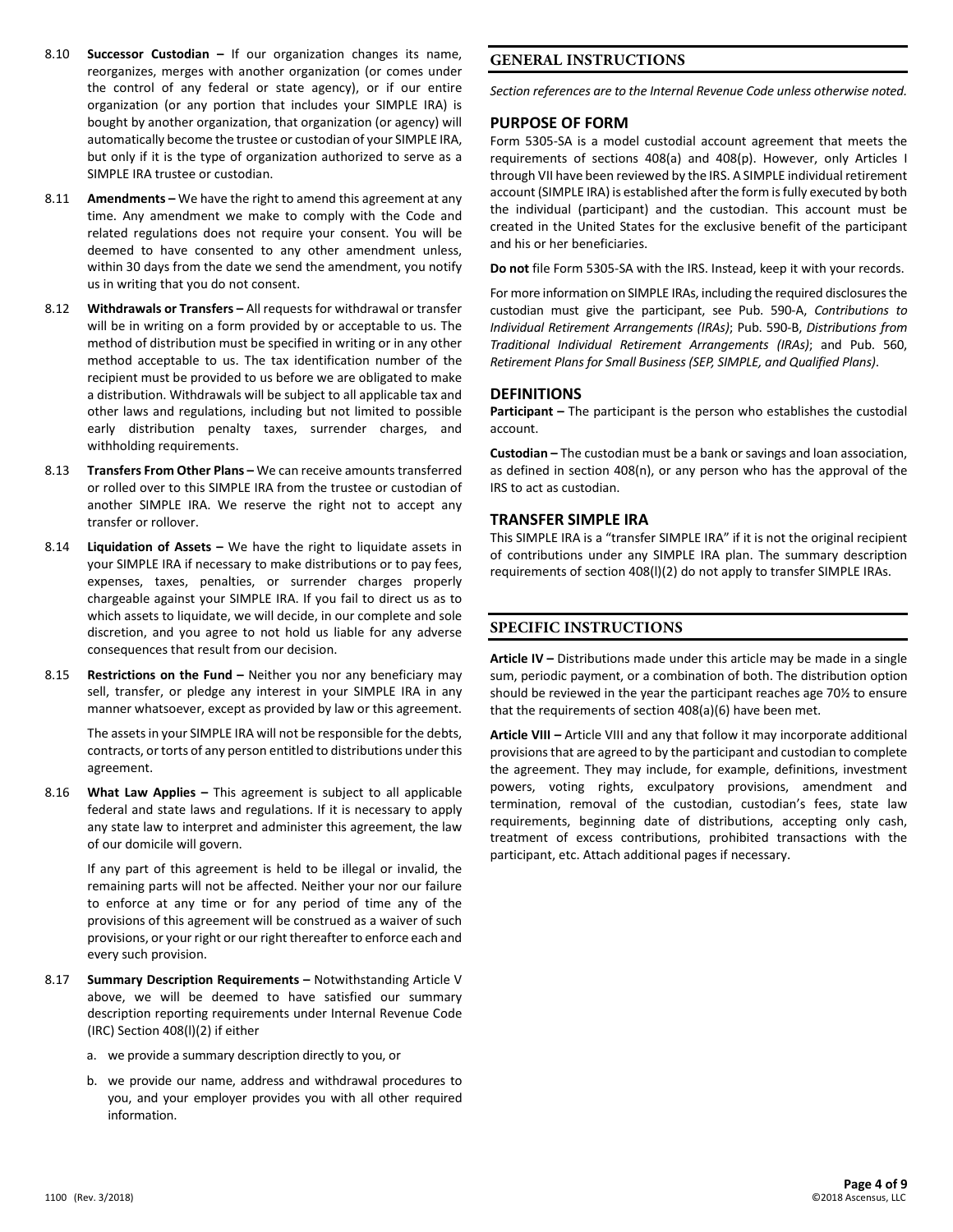# **DISCLOSURE STATEMENT**

# **RIGHT TO REVOKE YOUR SIMPLE IRA**

You have the right to revoke your SIMPLE IRA within seven (7) days of the receipt of the disclosure statement. If revoked, you are entitled to a full return of the contribution you made to your SIMPLE IRA. The amount returned to you would not include an adjustment for such items as sales commissions, administrative expenses, or fluctuation in market value. You may make this revocation only by mailing or delivering a written notice to the custodian at the address listed on the application.

If you send your notice by first class mail, your revocation will be deemed mailed as of the postmark date.

If you have any questions about the procedure for revoking your SIMPLE IRA, please call the custodian at the telephone number listed on the application.

### **REQUIREMENTS OF A SIMPLE IRA**

- A. **Cash Contributions –** Your contribution must be in cash, unless it is a rollover contribution.
- B. **Maximum Contribution –** The only contributions that may be made to your SIMPLE IRA are employee elective deferrals under a qualified salary reduction agreement, employer contributions, and other contributions allowed by the Code or related regulations, that are made under a SIMPLE IRA plan maintained by your employer. Employee elective deferrals may not exceed the lesser of 100 percent of your compensation for the calendar year or \$12,500 for 2017 and 2018, with possible cost-of-living adjustments each year thereafter. Your employer may make additional contributions to your SIMPLE IRA within the limits prescribed in Internal Revenue Code Section (IRC Sec.) 408(p). Your employer is required to provide you with information that describes the terms of its SIMPLE IRA plan.
- C. **Catch-Up Contributions –** If you are age 50 or older by the close of the taxable year, you may make an additional contribution to your SIMPLE IRA. The maximum additional contribution is \$3,000 for 2017 and 2018, with possible cost-of-living adjustments each year thereafter.
- D. **Nonforfeitability –** Your interest in your SIMPLE IRA is nonforfeitable.
- E. **Eligible Custodians –** The custodian of your SIMPLE IRA must be a bank, savings and loan association, credit union, or a person or entity approved by the Secretary of the Treasury.
- F. **Commingling Assets –** The assets of your SIMPLE IRA cannot be commingled with other property except in a common trust fund or common investment fund.
- G. **Life Insurance –** No portion of your SIMPLE IRA may be invested in life insurance contracts.
- H. **Collectibles –** You may not invest the assets of your SIMPLE IRA in collectibles (within the meaning of IRC Sec. 408(m)). A collectible is defined as any work of art, rug or antique, metal or gem, stamp or coin, alcoholic beverage, or other tangible personal property specified by the Internal Revenue Service (IRS). However, specially minted United States gold and silver coins, and certain state-issued coins are permissible investments. Platinum coins and certain gold, silver, platinum or palladium bullion (as described in IRC Sec. 408(m)(3)) also are permitted as SIMPLE IRA investments.
- I. **Required Minimum Distributions –** You are required to take minimum distributions from your SIMPLE IRA at certain times in accordance with Treasury Regulation 1.408-8. Below is a summary of the SIMPLE IRA distribution rules.
- 1. You are required to take a minimum distribution from your SIMPLE IRA for the year in which you reach age 70½ and for each year thereafter. You must take your first distribution by your required beginning date, which is April 1 of the year following the year you attain age 70½. The minimum distribution for any taxable year is equal to the amount obtained by dividing the account balance at the end of the prior year by the applicable divisor.
- 2. The applicable divisor generally is determined using the Uniform Lifetime Table provided by the IRS. If your spouse is your sole designated beneficiary for the entire calendar year, and is more than 10 years younger than you, the required minimum distribution is determined each year using the actual joint life expectancy of you and your spouse obtained from the Joint Life Expectancy Table provided by the IRS, rather than the life expectancy divisor from the Uniform Lifetime Table.

We reserve the right to do any one of the following by April 1 of the year following the year in which you turn age 70½.

- (a) Make no distribution until you give us a proper withdrawal request
- (b) Distribute your entire SIMPLE IRA to you in a single sum payment
- (c) Determine your required minimum distribution each year based on your life expectancy calculated using the Uniform Lifetime Table, and pay those distributions to you until you direct otherwise

If you fail to remove a required minimum distribution, an additional penalty tax of 50 percent is imposed on the amount of the required minimum distribution that should have been taken but was not. You must file IRS Form 5329 along with your income tax return to report and remit any additional taxes to the IRS.

3. Your designated beneficiary is determined based on the beneficiaries designated as of the date of your death, who remain your beneficiaries as of September 30 of the year following the year of your death.

If you die on or after your required beginning date, distributions must be made to your beneficiaries over the longer of the single life expectancy of your designated beneficiaries, or your remaining life expectancy. If a beneficiary other than a person or qualified trust as defined in the Treasury Regulations is named, you will be treated as having no designated beneficiary of your SIMPLE IRA for purposes of determining the distribution period. If there is no designated beneficiary of your SIMPLE IRA, distributions will commence using your single life expectancy, reduced by one in each subsequent year.

If you die before your required beginning date, the entire amount remaining in your account will, at the election of your designated beneficiaries, either

- (a) be distributed by December 31 of the year containing the fifth anniversary of your death, or
- (b) be distributed over the remaining life expectancy of your designated beneficiaries.

If your spouse is your sole designated beneficiary, he or she must elect either option (a) or (b) by the earlier of December 31 of the year containing the fifth anniversary of your death, or December 31 of the year life expectancy payments would be required to begin. Your designated beneficiaries, other than a spouse who is the sole designated beneficiary, must elect either option (a) or (b) by December 31 of the year following the year of your death. If no election is made, distribution will be calculated in accordance with option (b). In the case of distributions under option (b), distributions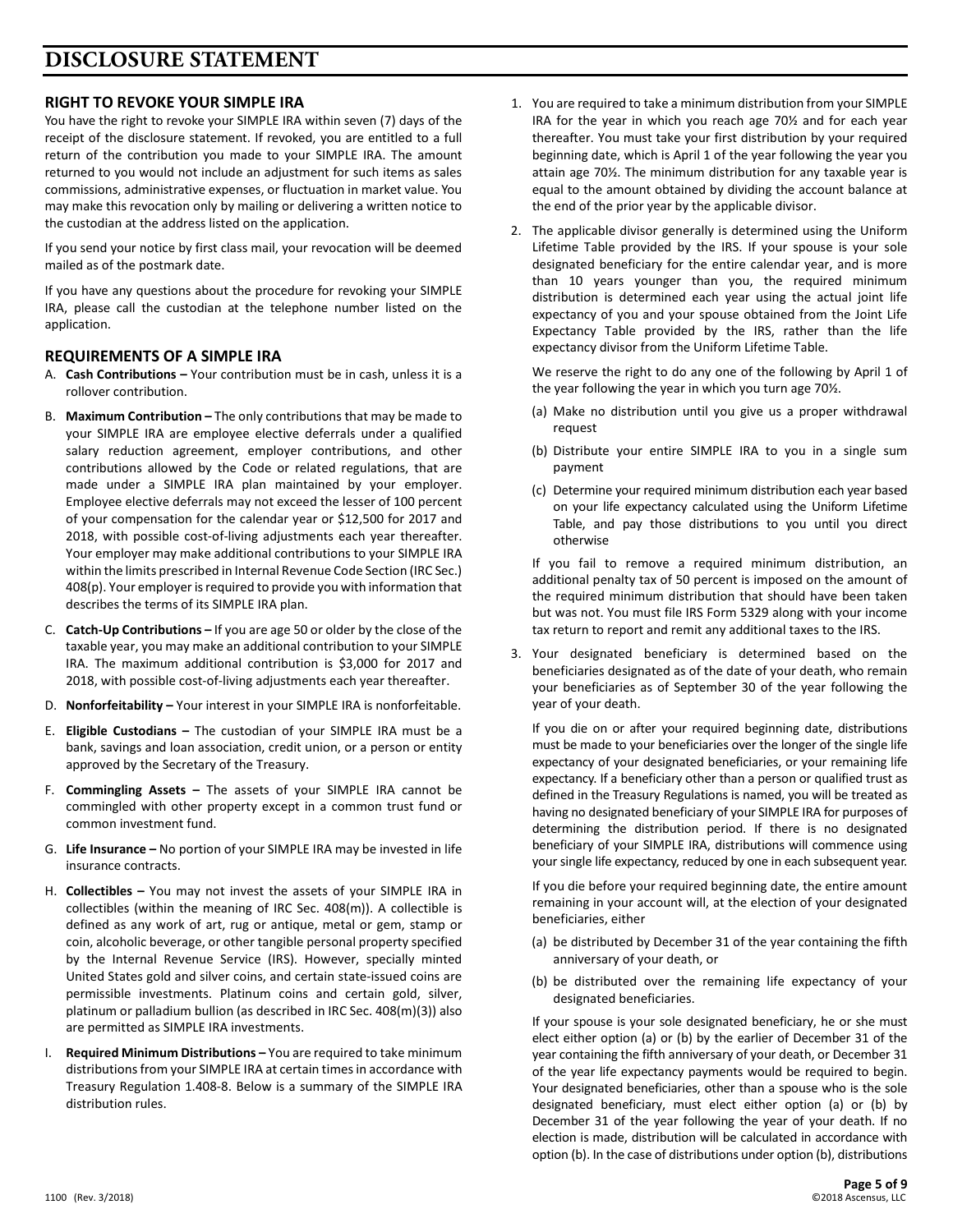must commence by December 31 of the year following the year of your death. Generally, if your spouse is the designated beneficiary, distributions need not commence until December 31 of the year you would have attained age 70½, if later. If a beneficiary other than a person or qualified trust as defined in the Treasury Regulations is named, you will be treated as having no designated beneficiary of your SIMPLE IRA for purposes of determining the distribution period. If there is no designated beneficiary of your SIMPLE IRA, the entire SIMPLE IRA must be distributed by December 31 of the year containing the fifth anniversary of your death.

A spouse beneficiary will have all rights as granted under the Code or applicable Treasury Regulations to treat your SIMPLE IRA as his or her own.

If we so choose, for any reason (e.g., due to limitations of our charter or bylaws), we may require that a beneficiary of a deceased SIMPLE IRA owner take total distribution of all SIMPLE IRA assets by December 31 of the year following the year of death.

If your beneficiary fails to remove a required minimum distribution after your death, an additional penalty tax of 50 percent is imposed on the amount of the required minimum distribution that should have been taken but was not. Your beneficiary must file IRS Form 5329 along with his or her income tax return to report and remit any additional taxes to the IRS.

J. **Qualifying Longevity Annuity Contracts and RMDs –** A qualifying longevity annuity contract (QLAC) is a deferred annuity contract that, among other requirements, must guarantee lifetime income starting no later than age 85. The total premiums paid to QLACs in your IRAs must not exceed 25 percent (up to \$125,000) of the combined value of your IRAs (excluding Roth IRAs). The \$125,000 limit is subject to cost-of-living adjustments each year.

When calculating your RMD, you may reduce the prior year end account value by the value of QLACs that your SIMPLE IRA holds as investments.

For more information on QLACs, you may wish to refer to the IRS website at www.irs.gov.

# **INCOME TAX CONSEQUENCES OF ESTABLISHING A SIMPLE IRA**

A. **Deductibility for SIMPLE IRA Contributions –** You may not take a deduction for the amounts contributed to your SIMPLE IRA as either employee elective deferrals or employer contributions. However, employee elective deferrals to a SIMPLE IRA will reduce your taxable income. Further, employer SIMPLE IRA contributions, including earnings, will not be taxable to you until you take a distribution from your SIMPLE IRA.

Participation in your employer's SIMPLE IRA plan renders you an active participant for purposes of determining whether or not you can deduct contributions to a Traditional IRA.

- B. **Contribution Deadline –** SIMPLE IRA deferral contributions must be deposited into the SIMPLE IRA as soon as administratively possible, but in no event later than 30 days following the month in which you would have otherwise received the money. Employer matching or nonelective contributions must be deposited no later than the due date for filing the employer's tax return, including extensions.
- C. **Tax Credit for Contributions –** You may be eligible to receive a tax credit for your SIMPLE IRA deferrals. This credit may not exceed \$1,000 in a given year. You may be eligible for this tax credit if you are
	- age 18 or older as of the close of the taxable year,
	- not a dependent of another taxpayer, and
	- not a full-time student.

The credit is based upon your income (see chart below), and will range from 0 to 50 percent of eligible contributions. In order to determine the amount of your contributions, add all of the deferrals made to your SIMPLE IRA and reduce these contributions by any distributions that you may have taken during the testing period. The testing period begins two years prior to the year for which the credit is sought and ends on the tax return due date (including extensions) for the year for which the credit is sought. In order to determine your tax credit, multiply the applicable percentage from the chart below by the amount of your contributions that do not exceed \$2,000.

| 2017 Adjusted Gross Income* | <b>Applicable</b>      |                           |            |
|-----------------------------|------------------------|---------------------------|------------|
| Joint<br><b>Return</b>      | Head of a<br>Household | <b>All Other</b><br>Cases | Percentage |
| $$1 - 37,000$               | $$1 - 27,750$          | $$1 - 18,500$             | 50         |
| \$37,001-40,000             | \$27,751-30,000        | \$18,501-20,000           | 20         |
| \$40,001-62,000             | \$30,001-46,500        | \$20,001-31,000           | 10         |
| Over \$62,000               | Over \$46,500          | Over \$31,000             |            |

| 2018 Adjusted Gross Income* | <b>Applicable</b>      |                           |            |
|-----------------------------|------------------------|---------------------------|------------|
| Joint<br><b>Return</b>      | Head of a<br>Household | <b>All Other</b><br>Cases | Percentage |
| $$1 - 38,000$               | $$1 - 28,500$          | $$1 - 19,000$             | 50         |
| \$38,001-41,000             | \$28,501-30,750        | \$19,001-20,500           | 20         |
| \$41,001-63,000             | \$30,751-47,250        | \$20,501-31,500           | 10         |
| Over \$63,000               | Over \$47,250          | Over \$31,500             | 0          |

\*Adjusted gross income (AGI) includes foreign earned income and income from Guam, America Samoa, North Mariana Islands, and Puerto Rico. AGI limits are subject to cost-of-living adjustments each year.

- D. **Tax-Deferred Earnings –** The investment earnings of your SIMPLE IRA are not subject to federal income tax until distributions are made (or, in certain instances, when distributions are deemed to be made).
- E. **Excess Contributions –** If you defer more than the maximum allowable limit for the tax year, you have an excess deferral and must correct it. Excess deferrals, adjusted for earnings, must be distributed from your SIMPLE IRA.

If your employer mistakenly contributes too much to your SIMPLE IRA as an employer contribution, your employer may effect distribution of the employer excess amount, adjusted for earnings through the date of distribution. The amount distributed to the employer is not includible in your gross income.

- F. **Income Tax Withholding –** Any withdrawal from your SIMPLE IRA is subject to federal income tax withholding. You may, however, elect not to have withholding apply to your SIMPLE IRA withdrawal. If withholding is applied to your withdrawal, not less than 10 percent of the amount withdrawn must be withheld.
- **Page 6 of 9** G. **Early Distribution Penalty Tax –** If you receive a SIMPLE IRA distribution before you attain age 59½, an additional early distribution penalty tax of 10 percent (25 percent if less than two years have passed since you first participated in a SIMPLE IRA plan sponsored by your employer) will apply to the taxable amount of the distribution unless one of the following exceptions apply. **1) Death.** After your death, payments made to your beneficiary are not subject to the 10 percent early distribution penalty tax. **2) Disability.** If you are disabled at the time of distribution, you are not subject to the additional 10 percent early distribution penalty tax. In order to be disabled, a physician must determine that your impairment can be expected to result in death or to be of long, continued, and indefinite duration. **3) Substantially equal periodic payments.** You are not subject to the additional 10 percent early distribution penalty tax if you are taking a series of substantially equal periodic payments (at least annual payments) over your life expectancy or the joint life expectancy of you and your beneficiary. You must continue these payments for the longer of five years or until you reach age 59½. **4) Unreimbursed medical**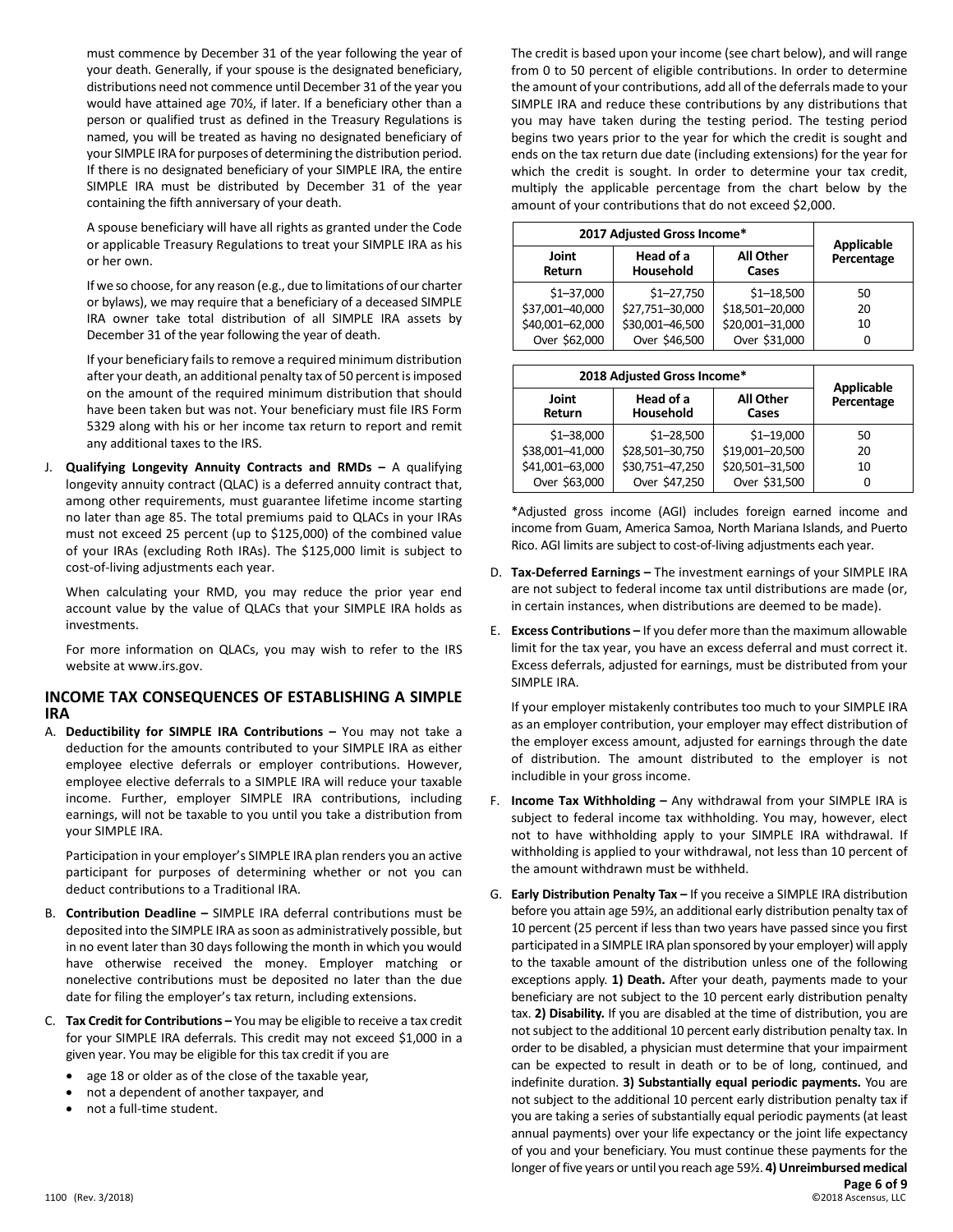**expenses.** If you take payments to pay for unreimbursed medical expenses that exceed a specified percentage of your adjusted gross income, you will not be subject to the 10 percent early distribution penalty tax. For further detailed information and effective dates you may obtain IRS Publication 590-B, *Distributions from Individual Retirement Arrangements (IRAs),* from the IRS. The medical expenses may be for you, your spouse, or any dependent listed on your tax return. **5) Health insurance premiums.** If you are unemployed and have received unemployment compensation for 12 consecutive weeks under a federal or state program, you may take payments from your SIMPLE IRA to pay for health insurance premiums without incurring the 10 percent early distribution penalty tax. **6) Higher education expenses.** Payments taken for certain qualified higher education expenses for you, your spouse, or the children or grandchildren of you or your spouse, will not be subject to the 10 percent early distribution penalty tax. **7) First-time homebuyer.** You may take payments from your SIMPLE IRA to use toward qualified acquisition costs of buying or building a principal residence. The amount you may take for this reason may not exceed a lifetime maximum of \$10,000. The payment must be used for qualified acquisition costs within 120 days of receiving the distribution. **8) IRS levy.** Payments from your SIMPLE IRA made to the U.S. government in response to a federal tax levy are not subject to the 10 percent early distribution penalty tax. **9) Qualified reservist distributions.** If you are a qualified reservist member called to active duty for more than 179 days or an indefinite period, the payments you take from your SIMPLE IRA during the active duty period are not subject to the 10 percent early distribution penalty tax.

You must file IRS Form 5329 along with your income tax return to the IRS to report and remit any additional taxes or to claim a penalty tax exception.

- H. **Rollovers and Conversions –** Your SIMPLE IRA may be rolled over to another SIMPLE IRA, Traditional IRA, or an eligible employersponsored retirement plan of yours, may receive rollover contributions, or may be converted to a Roth IRA, provided that all of the applicable rollover and conversion rules are followed. Rollover is a term used to describe a movement of cash or other property to your SIMPLE IRA from another SIMPLE IRA, Traditional IRA, or from your employer's qualified retirement plan, 403(a) annuity plan, 403(b) taxsheltered annuity, or 457(b) eligible governmental deferred compensation plan provided a two-year period has been satisfied. The amount rolled over is not subject to taxation or the additional 10 percent early distribution penalty tax. Conversion is a term used to describe the movement of SIMPLE IRA assets to a Roth IRA. A conversion generally is a taxable event. The general rollover and conversion rules are summarized below. These transactions are often complex. If you have any questions regarding a rollover or conversion, please see a competent tax advisor.
	- 1. **SIMPLE IRA-to-SIMPLE IRA Rollovers.** Assets distributed from your SIMPLE IRA may be rolled over to a SIMPLE IRA of yours if the requirements of IRC Sec. 408(d)(3) are met. A proper SIMPLE IRA-to-SIMPLE IRA rollover is completed if all or part of the distribution is rolled over not later than 60 days after the distribution is received. In the case of a distribution for a first-time homebuyer where there was a delay or cancellation of the purchase, the 60-day rollover period may be extended to 120 days.

You are permitted to roll over only one distribution from an IRA (Traditional, Roth, or SIMPLE) in a 12-month period, regardless of the number of IRAs you own. A distribution may be rolled over to the same IRA or to another IRA that is eligible to receive the rollover. For more information on rollover limitations, you may obtain IRS Publication 590-B, *Distributions from Individual Retirement Arrangements (IRAs)*, from the IRS or refer to the IRS website at www.irs.gov.

2. **Traditional IRA-to-SIMPLE IRA Rollovers.** Assets distributed from your Traditional IRA may be rolled over to a SIMPLE IRA if the requirements of IRC Sec. 408(d)(3) are met and two years have passed since you first participated in a SIMPLE IRA plan sponsored by your employer. A proper Traditional IRA-to-SIMPLE IRA rollover is completed if all or part of the distribution is rolled over not later than 60 days after the distribution is received. In the case of a distribution for a first-time homebuyer where there was a delay or cancellation of the purchase, the 60-day rollover period may be extended to 120 days.

You are permitted to roll over only one distribution from an IRA (Traditional, Roth, or SIMPLE) in a 12-month period, regardless of the number of IRAs you own. A distribution may be rolled over to the same IRA or to another IRA that is eligible to receive the rollover. For more information on rollover limitations, you may wish to obtain IRS Publication 590-B, *Distributions from Individual Retirement Arrangements (IRAs)*, from the IRS or refer to the IRS website at www.irs.gov.

3. **Employer-Sponsored Retirement Plan-to-SIMPLE IRA Rollovers.** You may roll over, directly or indirectly, any eligible rollover distribution from an eligible employer-sponsored retirement plan to a SIMPLE IRA provided two years have passed since you first participated in the SIMPLE IRA plan sponsored by your employer. An eligible rollover distribution is defined generally as any distribution from a qualified retirement plan, 403(a) annuity, 403(b) tax-sheltered annuity, 457(b) eligible governmental deferred compensation plan, or federal Thrift Savings Plan unless it is a required minimum distribution, hardship distribution, part of a certain series of substantially equal periodic payments, corrective distributions of excess contributions, excess deferrals, excess annual additions and any income allocable to the excess, deemed loan distribution, dividends on employer securities, the cost of life insurance coverage, or a distribution of Roth elective deferrals from a 401(k), 403(b), governmental 457(b), or federal Thrift Savings Plan.

If you elect to receive your rollover distribution prior to placing it in a SIMPLE IRA, thereby conducting an indirect rollover, your plan administrator generally will be required to withhold 20 percent of your distribution as a payment of income taxes. When completing the rollover, you may make up out of pocket the amount withheld, and roll over the full amount distributed from your employersponsored retirement plan. To qualify as a rollover, your eligible rollover distribution generally must be rolled over to your SIMPLE IRA not later than 60 days after you receive the distribution. In the case of a plan loan offset due to plan termination or severance from employment, the deadline for completing the rollover is your tax return due date (including extensions) for the year in which the offset occurs. Alternatively, you may claim the withheld amount as income, and pay the applicable income tax, and if you are under age 59½, the 10 percent early distribution penalty tax (unless an exception to the penalty applies).

As an alternative to the indirect rollover, your employer generally must give you the option to directly roll over your employersponsored retirement plan balance to a SIMPLE IRA. If you elect the direct rollover option, your eligible rollover distribution will be paid directly to the SIMPLE IRA (or other eligible employer-sponsored retirement plan) that you designate. The 20 percent withholding requirements do not apply to direct rollovers.

4. **SIMPLE IRA-to-Traditional IRA Rollovers.** Assets distributed from your SIMPLE IRA may be rolled over to your Traditional IRA without IRS penalty tax, provided two years have passed since you first participated in a SIMPLE IRA plan sponsored by your employer. As with SIMPLE IRA-to-SIMPLE IRA rollovers, the requirements of IRC Sec. 408(d)(3) must be met. A proper SIMPLE IRA-to-Traditional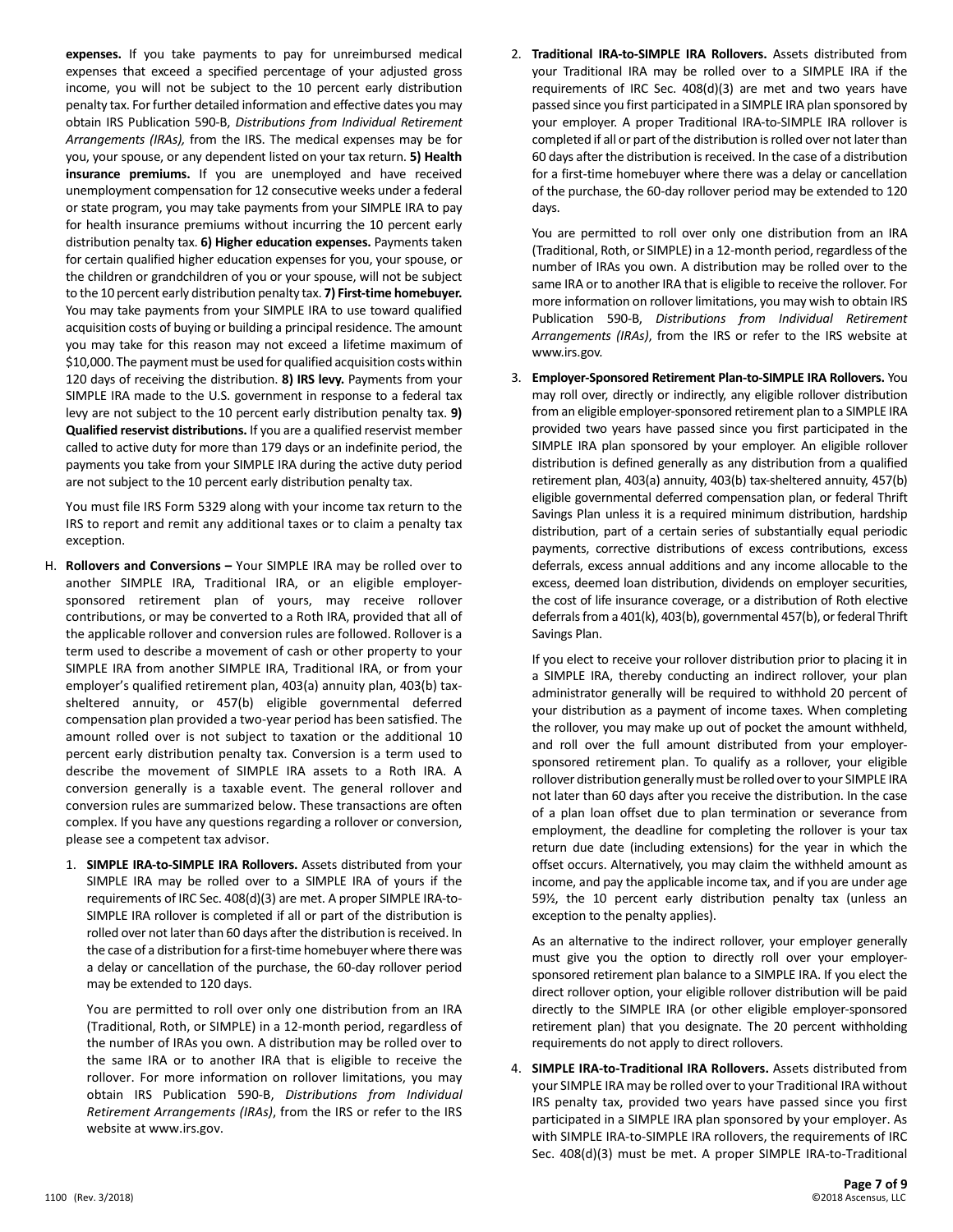IRA rollover is completed if all or part of the distribution is rolled over not later than 60 days after the distribution is received.

You are permitted to roll over only one distribution from an IRA (Traditional, Roth, or SIMPLE) in a 12-month period, regardless of the number of IRAs you own. A distribution may be rolled over to the same IRA or to another IRA that is eligible to receive the rollover. For more information on rollover limitations, you may wish to obtain IRS Publication 590-B, *Distributions from Individual Retirement Arrangements (IRAs)*, from the IRS or refer to the IRS website at www.irs.gov.

- 5. **SIMPLE IRA-to-Employer-Sponsored Retirement Plan Rollovers.**  You may roll over, directly or indirectly, any eligible rollover distribution from a SIMPLE IRA to an employer's qualified retirement plan, 403(a) annuity, 403(b) tax-sheltered annuity, or 457(b) eligible governmental deferred compensation plan, provided two years have passed since you first participated in a SIMPLE IRA plan sponsored by your employer. The employersponsored retirement plan, however, must allow for such rollover contributions. A SIMPLE IRA may not receive rollovers from employer-sponsored retirement plans.
- 6. **SIMPLE IRA-to-Roth IRA Conversions.** You are eligible to convert all or any portion of your existing SIMPLE IRA(s) into your Roth IRA(s), provided two years have passed since you first participated in a SIMPLE IRA plan sponsored by your employer. If you convert to a Roth IRA, the amount of the conversion from your SIMPLE IRA to your Roth IRA will be treated as a distribution for income tax purposes, and is includible in your gross income. Although the conversion amount generally is included in income, the 10 percent early distribution penalty tax will not apply to conversions from a SIMPLE IRA to a Roth IRA, regardless of whether you qualify for any exceptions to the 10 percent early distribution penalty tax. If you are age 70½ or older you must remove your required minimum distribution before converting your SIMPLE IRA.
- 7. **Rollover of IRS Levy.** If you receive a refund of eligible retirement plan assets that had been wrongfully levied, you may roll over the amount returned up until your tax return due date (not including extensions) for the year in which the money was returned.
- 8. **Written Election.** At the time you make a rollover to a SIMPLE IRA, you must designate in writing to the custodian your election to treat that contribution as a rollover. Once made, the rollover election is irrevocable.
- I. **Recharacterizations –** For tax years beginning before January 1, 2018, if you have converted from a SIMPLE IRA to a Roth IRA, you may recharacterize the conversion along with net income attributable back to the SIMPLE IRA. The deadline for completing a recharacterization is your tax filing deadline (including any extensions) for the year in which the conversion was completed. However, effective for tax years beginning after December 31, 2017, you may not recharacterize a Roth IRA conversion.

# **LIMITATIONS AND RESTRICTIONS**

- A. **Deduction of Rollovers and Transfers –** A deduction is not allowed for rollover or transfer contributions.
- B. **Gift Tax –** Transfers of your SIMPLE IRA assets to a beneficiary made during your life and at your request may be subject to federal gift tax under IRC Sec. 2501.
- C. **Special Tax Treatment –** Capital gains treatment and 10-year income averaging authorized by IRC Sec. 402 do not apply to SIMPLE IRA distributions.
- D. **Prohibited Transactions –** If you or your beneficiary engage in a prohibited transaction with your SIMPLE IRA, as described in IRC Sec. 4975, your SIMPLE IRA will lose its tax-deferred status, and you must include the value of your account in your gross income for that taxable year. The following transactions are examples of prohibited transactions with your SIMPLE IRA. (1) Taking a loan from your SIMPLE IRA (2) Buying property for personal use (present or future) with SIMPLE IRA assets (3) Receiving certain bonuses or premiums because of your SIMPLE IRA.
- E. **Pledging –** If you pledge any portion of your SIMPLE IRA as collateral for a loan, the amount so pledged will be treated as a distribution and will be included in your gross income for that year.

### **OTHER**

- A. **IRS Plan Approval –** Articles I through VII of the agreement used to establish this SIMPLE IRA have been approved by the IRS. The IRS approval is a determination only as to form. It is not an endorsement of the plan in operation or of the investments offered.
- B. **Additional Information –** For further information on SIMPLE IRAs, you may wish to obtain IRS Publication 590-A, *Contributions to Individual Retirement Arrangements (IRAs)*, or Publication 590-B, *Distributions from Individual Retirement Arrangements (IRAs)*, by calling 800-TAX-FORM, or by visiting www.irs.gov on the Internet.
- C. **Important Information About Procedures for Opening a New Account –** To help the government fight the funding of terrorism and money laundering activities, federal law requires all financial organizations to obtain, verify, and record information that identifies each person who opens an account. Therefore, when you open a SIMPLE IRA, you are required to provide your name, residential address, date of birth, and identification number. We may require other information that will allow us to identify you.
- D. **Qualified Reservist Distributions –** If you are an eligible qualified reservist who has taken penalty-free qualified reservist distributions from your SIMPLE IRA or retirement plan, you may recontribute those amounts to an IRA generally within a two-year period from your date of return.
- E. **Disaster Related Relief –** If you qualify (for example, you sustained an economic loss due to, or are otherwise considered affected by, certain IRS designated disasters), you may be eligible for favorable tax treatment on distributions, rollovers, and other transactions involving your SIMPLE IRA. Qualified disaster relief may include penalty-tax free early distributions made during specified timeframes for each disaster, the ability to include distributions in your gross income ratably over multiple years, the ability to roll over distributions to an eligible retirement plan without regard to the 60-day rollover rule, and more. For additional information on specific disasters, including a complete listing of disaster areas, qualification requirements for relief, and allowable disaster-related SIMPLE IRA transactions, you may wish to obtain IRS Publication 590-B, *Distributions from Individual Retirement Arrangements (IRAs)*, from the IRS or refer to the IRS website at www.irs.gov.